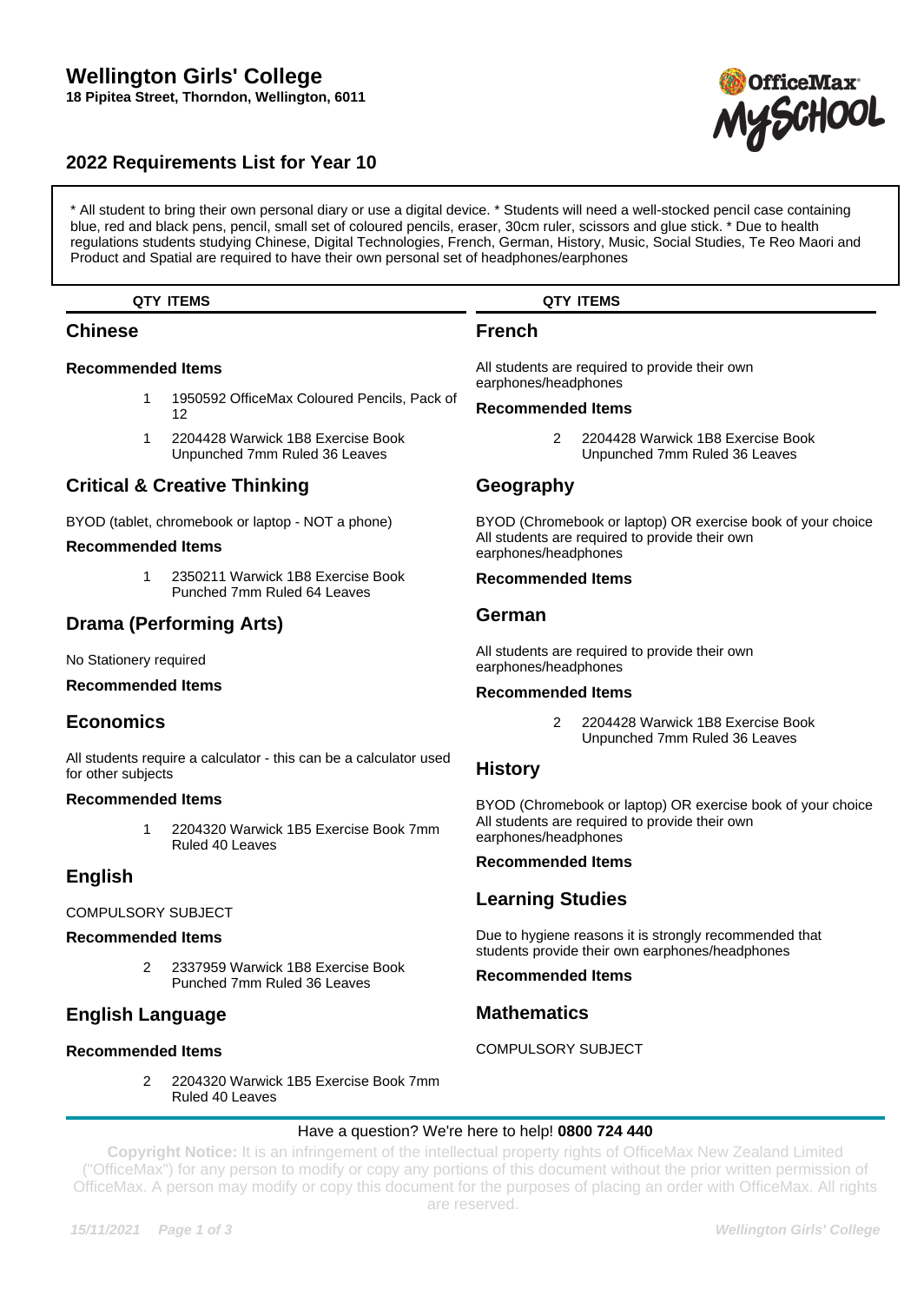# **2022 Requirements List for Year 10**

## **QTY ITEMS**

## **Mathematics**

## **Recommended Items**

- 1 1115286 OfficeMax Plastic Ruler 30cm Clear
- 1 2576953 Casio FX82AU Plus II 2 Scientific Calculator Black
- 1 1157469 Taurus Protractor 180 degrees 10cm
- 2 2204649 Warwick 1J5 Exercise Book 5mm Quad 36 Leaves
- 1 2323508 OfficeMax Black Whiteboard Marker Bullet Tip
- 1 2323516 OfficeMax Blue Whiteboard Marker Bullet Tip
- 1 2323494 OfficeMax Red Whiteboard Marker Bullet Tip

# **Media Studies**

All students need headphones with a standard 3.5mm jack (NOT bluetooth connections) Students to use either 1B5 exercise book OR BYOD (tablet, chromebook or laptop - NOT a phone)

#### **Recommended Items**

1 2204320 Warwick 1B5 Exercise Book 7mm Ruled 40 Leaves

# **Music**

Students to provide their own earphones/headphones ( NOT bluetooth or USB)

### **Recommended Items**

- 1 1022563 Staedtler Tradition Graphite 2B Pencil
- 1 2204428 Warwick 1B8 Exercise Book Unpunched 7mm Ruled 36 Leaves

# **Physical Education**

COMPULSORY SUBJECT - No stationery required.

### **Recommended Items**

# **Physical Education Extension**

## No stationery required for this subject

**Recommended Items**

## **QTY ITEMS**

## **Science**

COMPULSORY SUBJECT

## **Recommended Items**

2 2204428 Warwick 1B8 Exercise Book Unpunched 7mm Ruled 36 Leaves

# **Social Studies**

COMPULSORY SUBJECT - BYOD (Chromebook or laptop) OR exercise book of your choice - All students are required to provide their own earphones/headphones

## **Recommended Items**

## **Te Reo M#ori**

## **Recommended Items**

- 2 2204428 Warwick 1B8 Exercise Book Unpunched 7mm Ruled 36 Leaves
- 1 2204142 Warwick 4B1 Hardcover Note Book 7mm Ruled 64 Leaves

# **Technology - Digital Technologies**

- Students to provide their own earphones/headphones - No stationery required for this subject as all work is on-line or digital

### **Recommended Items**

# **Technology - Fashion & Textiles**

## **Recommended Items**

- 1 1950592 OfficeMax Coloured Pencils, Pack of 12
- 1 1012436 Artline 220 Black FineLiner Pen 0.2mm Super Fine Tip
- 2 2884569 DAS A4 Visual Diary Spiral 110gsm 60 Leaves
- 1 2877309 Amos Glue Stick 15g

# **Technology - Product & Spatial Design**

Note : Product & Spatial packs are available at Gordon Harris , online or in store (students have been emailed details) (in addition to this pack students also require their own earphones/headphones)

### **Recommended Items**

### Have a question? We're here to help! **0800 724 440**

**Copyright Notice:** It is an infringement of the intellectual property rights of OfficeMax New Zealand Limited ("OfficeMax") for any person to modify or copy any portions of this document without the prior written permission of OfficeMax. A person may modify or copy this document for the purposes of placing an order with OfficeMax. All rights are reserved.